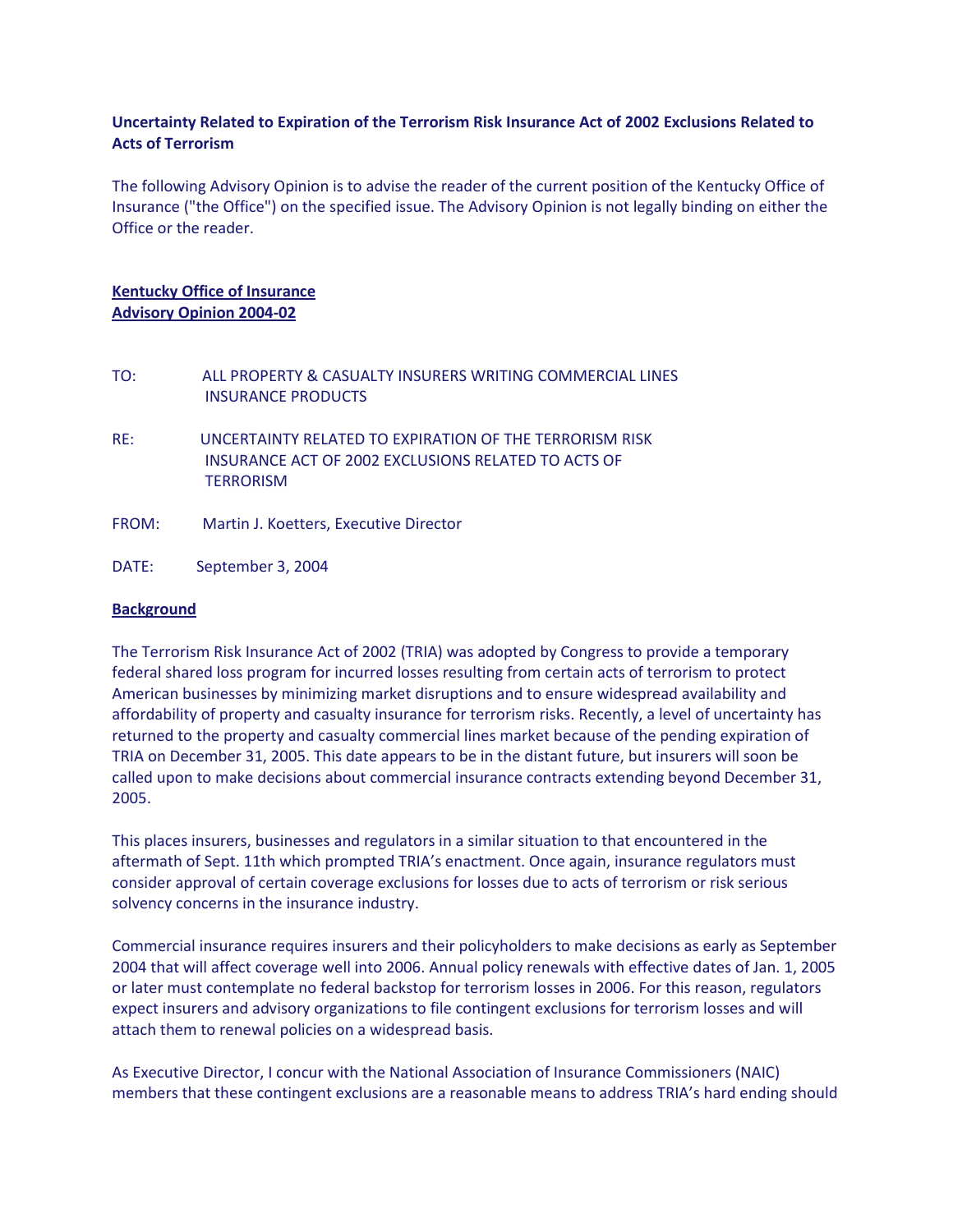Congress fail to enact an extension of TRIA. This approach balances solvency concerns with the commercial insurance consumer's concerns that their businesses not be subject to uninsured events.

It must be stressed that determination of certain contractual thresholds is subject to disclosure and review by this office and that all forms must receive prior approval from the Office of Insurance before being issued or delivered in Kentucky and to provide a voluntary procedure for insurers to use to expedite the filing and timely review of these contingent exclusions.

#### **Acceptable Language**

The Kentucky Office of Insurance will grant approval to contingent exclusions substantially similar to those described in the following pages.

The contingent exclusions that have been or will be approved have some significant limitations; however, they continue to provide coverage for acts of terrorism under certain circumstances. For policies providing property insurance coverage the following limitations apply:

· Exclusion for acts of terrorism only apply if the acts of terrorism result in industry-wide insured losses that exceed \$25,000,000 for related incidents that occur within a 72 hour period;

· Exclusions for acts of terrorism are not subject to limitations above if:

 o The act involves the use, release or escape of nuclear materials, or that directly or indirectly results in nuclear reaction or radiation or radioactive contamination;

 o The act is carried out by means of the dispersal or application of pathogenic or poisonous biological or chemical materials; or

 o Pathogenic or poisonous biological or chemical materials are released, and it appears that one purpose of the terrorism was to release such materials.

For policies providing liability insurance coverage the following limitations apply:

· Exclusion for acts of terrorism only apply if the acts of terrorism result in industry-wide insured losses that exceed \$25,000,000 for related incidents that occur within a 72 hour period; or

· Fifty or more persons sustain death or serious physical injury. For purposes of this provision serious physical injury means:

o Physical injury that involves a substantial risk of death;

o Protracted and obvious physical disfigurement; or

o Protracted loss of or impairment of the function of a bodily member or organ.

· Exclusions for acts of terrorism are not subject to limitations above if;

 o The act involves the use, release or escape of nuclear materials, or that directly or indirectly results in nuclear reaction or radiation or radioactive contamination;

 o The act is carried out by means of the dispersal or application of pathogenic or poisonous biological or chemical materials; or

 o Pathogenic or poisonous biological or chemical materials are released, and it appears that one purpose of the terrorism was to release such materials.

Kentucky will accept the following definition of acts of terrorism or definitions that are more liberal to policyholders: